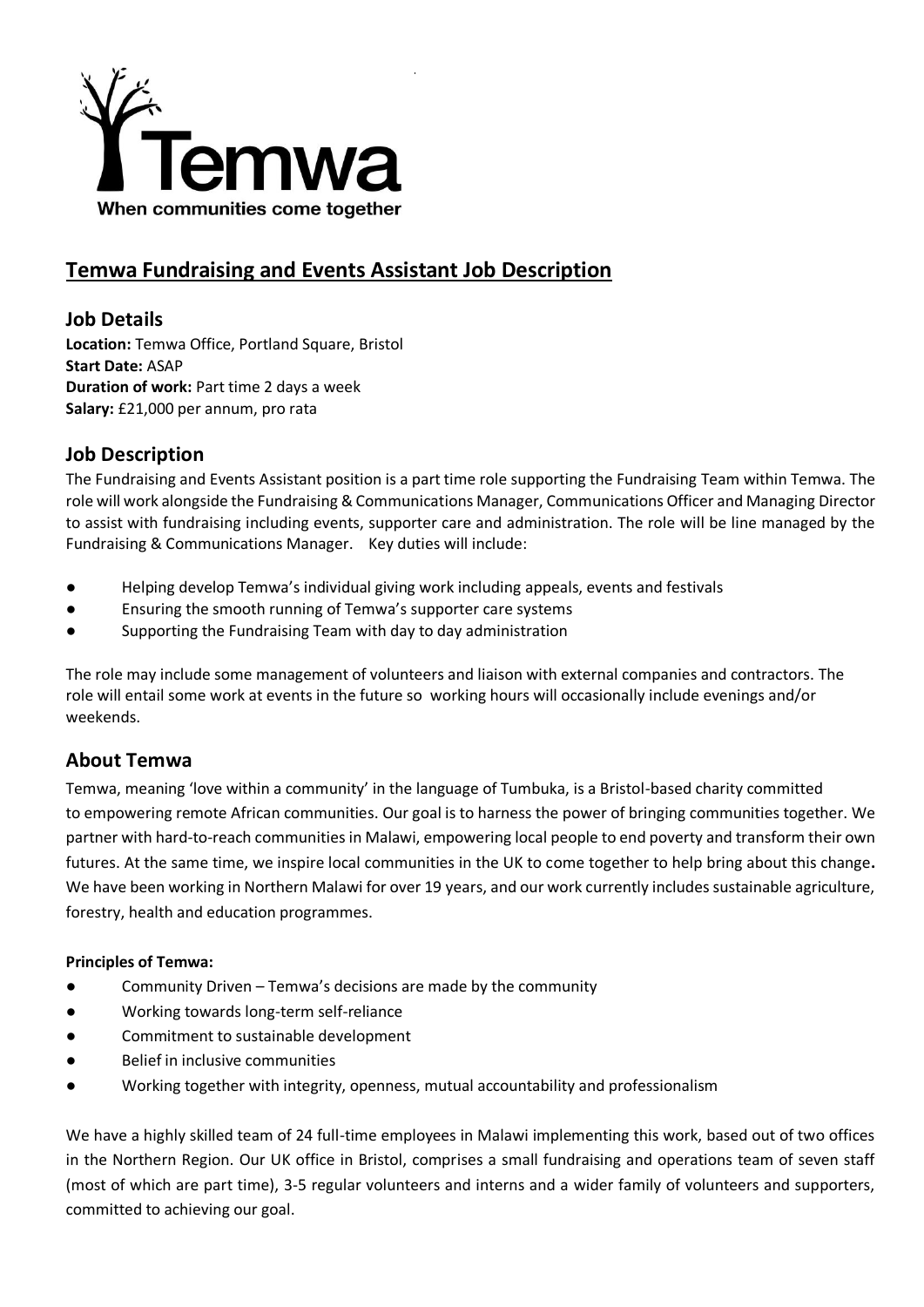## **Key Duties**

#### **Fundraising:**

Develop and implement an outreach and supporter care plan to reach targets for fundraising income from individuals, including acquisition, supporter care and retention. This work will include working with the Fundraising and Communications Manager, volunteers, external suppliers and contractors to:

- Provide outstanding supporter care to challenge and individual event participants ensuring they have the best possible experience of their engagement with Temwa and become long-term supporters.
- Work with the Fundraising & Communications Manager (FCM) to plan a programme of individual and team challenges and ensuring they meet targets – including promoting places available, finding participants and supporting them to raise sponsorship for Temwa.
- Work with the FCM to recruit volunteers to the annual Festivals we attend and support with logistics.
- Work with the Communications Officer (CO) to ensure all events receive the promotion they need to reach their target.
- Keep regular communication with the CO to plan and regularly adjust that plan.
- Plan and work with a team & external suppliers on special events such as the Annual Christmas Party, including managing ticket sales, securing raffle and auction prizes and arranging logistics.
- Working with the FCM on the stewardship and support or our individual supporters including our monthly and appeal donors.
- Supporting the Fundraising Team in keeping accurate and up to date records on our database Etapestry of all supporters.

#### **Managing volunteers:**

- Managing volunteers as required (including at events and festivals), creating work plans and ensuring that they are reaching targets & goals set.
- Providing ongoing support and guidance for volunteers.

#### **Strategy, Policies & Procedures:**

- Contributing, as part of the staff team, to the development of policies and procedures for the organisation.
- Looking at systems used and suggesting changes to improve the efficiency of our fundraising and administrative activities.
- Inputting into Temwa's broader fundraising strategy development and planning with the Fundraising & Communications Manager.

## **Experience, knowledge and attributes required:**

#### **Essential:**

- A very strong performance ethic, driven and motivated towards the achievement of targets
- Meticulous attention to detail
- Experience of working on and managing events
- Ability to put the supporter at the centre of everything we do, providing them with the best possible experience
- Proven ability to develop relationships with people from a wide variety of backgrounds
- Experience of fundraising in either a formal or informal setting
- Strong IT skills, including Excel
- Excellent written and verbal communication skills
- Ability to follow and design new administrative systems
- Ability to work some evenings and weekends